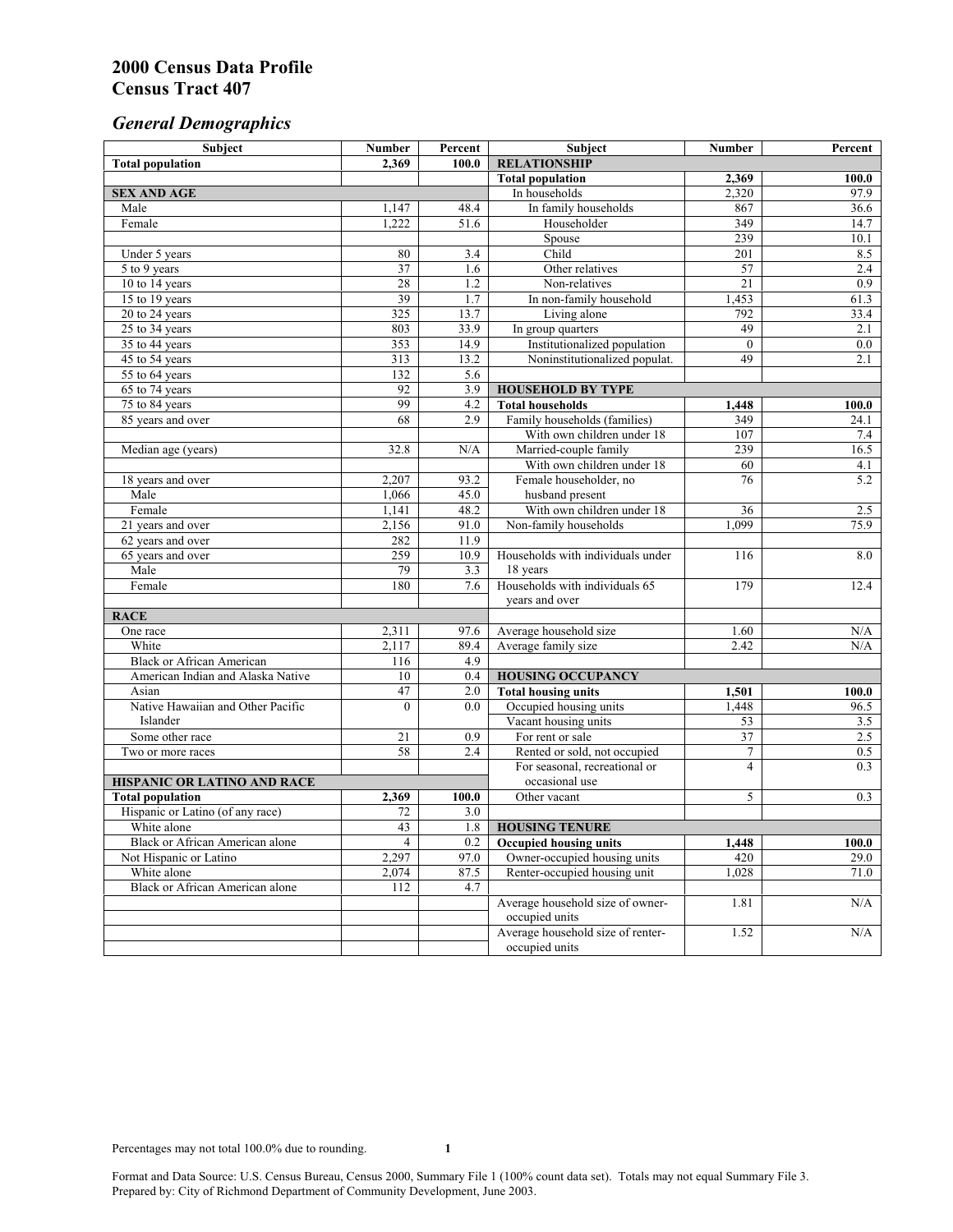### *Social Characteristics*

| <b>Subject</b>                                  | <b>Number</b>            | Percent | <b>Subject</b>                         | <b>Number</b>                                 | Percent          |  |
|-------------------------------------------------|--------------------------|---------|----------------------------------------|-----------------------------------------------|------------------|--|
| <b>SCHOOL ENROLLMENT</b>                        | <b>RESIDENCE IN 1995</b> |         |                                        |                                               |                  |  |
| Population 3 years and over enrolled in         | 388                      | 100.0   | Population 5 years and over            | 2,292                                         | 100.0            |  |
| school                                          |                          |         | Same house in 1995                     | 683                                           | 29.8             |  |
| Nursery school, preschool                       | 20                       | 5.2     | Different house in the U.S. in         | 1,538                                         | 67.1             |  |
| Kindergarten                                    | 12                       | 3.1     | 1995                                   |                                               |                  |  |
| Elementary school (grades 1-8)                  | 38                       | 9.8     | Same county                            | 513                                           | 22.4             |  |
| High school (grades 9-12)                       | 6                        | 1.5     | Different county                       | 1.025                                         | 44.7             |  |
| College or graduate school                      | 312                      | 80.4    | Same state                             | 664                                           | 29.0             |  |
|                                                 |                          |         | Different state                        | 361                                           | 15.8             |  |
| <b>EDUCATIONAL ATTAINMENT</b>                   |                          |         | Elsewhere in 1995                      | 71                                            | 3.1              |  |
| Population 25 years and over                    | 1,931                    | 100.0   |                                        |                                               |                  |  |
| Less than 9 <sup>th</sup> grade                 | 54                       | 2.8     | NATIVITY AND PLACE OF BIRTH            |                                               |                  |  |
| $9th$ to $12th$ grade, no diploma               | 66                       | 3.4     | <b>Total population</b>                | 2,406                                         | 100.0            |  |
| High school graduate (includes equivalency)     | 239                      | 12.4    | Native                                 | 2.262                                         | 94.0             |  |
| Some college, no degree                         | 340                      | 17.6    | Born in United States                  | 2,232                                         | 92.8             |  |
| Associate degree                                | $\overline{75}$          | 3.9     | State of residence                     | 1,172                                         | 48.7             |  |
| Bachelor's degree                               | 742                      | 38.4    | Different state                        | 1,060                                         | 44.1             |  |
| Graduate or professional degree                 | $\overline{415}$         | 21.5    | <b>Born</b> outside United States      | 30                                            | 1.2              |  |
| Percent high school graduate or higher          | 93.8%                    | N/A     | Foreign born                           | $\overline{144}$                              | 6.0              |  |
| Percent bachelor's degree or higher             | 59.9%                    | N/A     | Entered 1990 to March 2000             | 88                                            | 3.7              |  |
|                                                 |                          |         | Naturalized citizen                    | 61                                            | $\overline{2.5}$ |  |
| <b>MARITAL STATUS</b>                           | Not a citizen            | 83      | 3.4                                    |                                               |                  |  |
| Population 15 years and over                    | 2,242                    | 100.0   |                                        |                                               |                  |  |
| Never married                                   | 1.248                    | 55.7    | <b>REGION OF BIRTH OF FOREIGN BORN</b> |                                               |                  |  |
| Now married, not including separated            | 545                      | 24.3    | Total (excluding born at sea)          | 144                                           | 100.0            |  |
| Separated                                       | 50                       | 2.2     | Europe                                 | 45                                            | 31.3             |  |
| Widowed                                         | 149                      | 6.6     | Asia                                   | 54                                            | 37.5             |  |
| Female                                          | 124                      | 5.5     | Africa                                 | 6                                             | 4.2              |  |
| Divorced                                        | 250                      | 11.2    | Oceania                                | $\mathbf{0}$                                  | 0.0              |  |
| Female                                          | 172                      | 7.7     | Latin America                          | 32                                            | 22.2<br>4.9      |  |
|                                                 |                          |         | Northern America                       | $\overline{7}$                                |                  |  |
| <b>GRANDPARENTS AS CAREGIVERS</b>               | 21                       | 100.0   |                                        |                                               |                  |  |
| Grandparent living in household with            |                          |         | <b>LANGUAGE SPOKEN AT HOME</b>         | Population 5 years and over<br>2.292<br>100.0 |                  |  |
| one or more own grandchildren under 18<br>vears |                          |         | English only                           | 2,105                                         | 91.8             |  |
| Grandparent responsible for grandchildren       | 21                       | 100.0   | Language other than English            | 187                                           | 8.2              |  |
|                                                 |                          |         | Speak English less than                | 71                                            | 3.1              |  |
| <b>VETERAN STATUS</b>                           |                          |         | "very well"                            |                                               |                  |  |
| Civilian population 18 years and over           | 2,213                    | 100.0   | Spanish                                | 98                                            | 4.3              |  |
| Civilian veterans                               | 210                      | 9.5     | Speak English less than                | 50                                            | 2.2              |  |
|                                                 |                          |         | "very well"                            |                                               |                  |  |
| <b>DISABILITY STATUS OF THE CIVILIAN</b>        | Other Indo-European      | 21      | 0.9                                    |                                               |                  |  |
| NONINSTITUTIONALIZED POPULATION                 | languages                |         |                                        |                                               |                  |  |
| Population 5 to 20 years                        | 112                      | 100.0   | Speak English less than                | $\Omega$                                      | 0.0              |  |
| With a disability                               | $\overline{0}$           | 0.0     | "very well"                            |                                               |                  |  |
| Population 21 to 64 years                       | 1,899                    | 100.0   | Asian and Pacific Island               | 47                                            | 2.1              |  |
| With a disability                               | 127                      | 6.7     | languages                              |                                               |                  |  |
| Percent employed                                | 70.9%                    | N/A     | Speak English less than                | 14                                            | 0.6              |  |
| No disability                                   | 1,772                    | 93.3    | "very well"                            |                                               |                  |  |
| Percent employed                                | 89.6%                    | N/A     | Other Languages                        | 21                                            | 0.9              |  |
| Population 65 years and over                    | 258                      | 100.0   | Speak English less than                | 7                                             | 0.3              |  |
| With a disability                               | 129                      | 50.0    | "very well"                            |                                               |                  |  |

Format and Data Source: U.S. Bureau of the Census, Census 2000, Summary File 3 (sample data set). Totals may not equal Summary File 1 due to sampling. Prepared by: City of Richmond Department of Community Development, June 2003.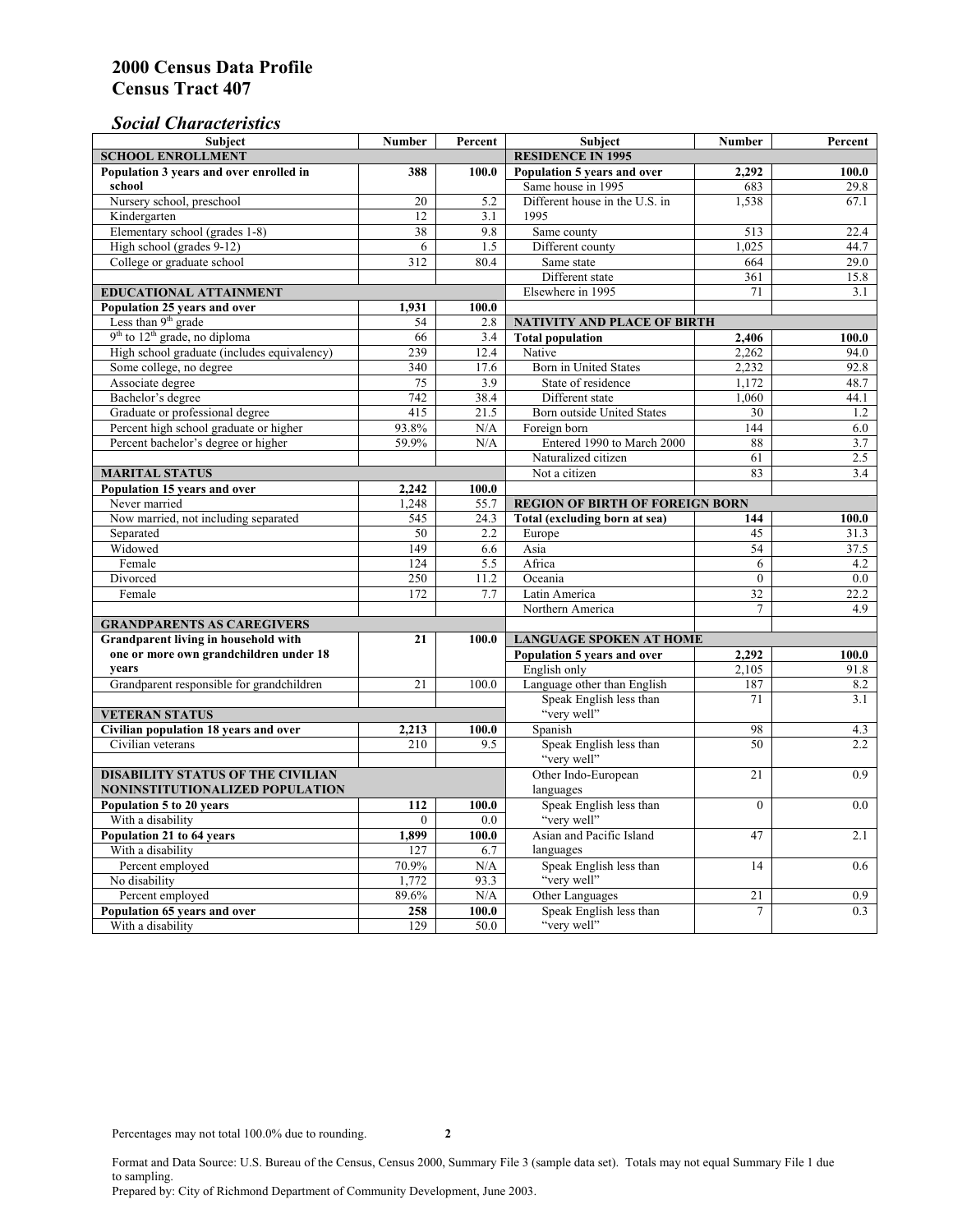#### *Economic Characteristics*

| Subject                                                             | <b>Number</b>   | Percent     | Subject                                                                    | <b>Number</b>    | Percent          |
|---------------------------------------------------------------------|-----------------|-------------|----------------------------------------------------------------------------|------------------|------------------|
| <b>EMPLOYMENT STATUS</b>                                            |                 |             | <b>INCOME IN 1999</b>                                                      |                  |                  |
| Population 16 years and over                                        | 2,242           | 100.0       | <b>Households</b>                                                          | 1,472            | 100.0            |
| In labor force                                                      | 1,810           | 80.7        | Less than \$10,000                                                         | 131              | 8.9              |
| Civilian labor force                                                | 1,787           | 79.7        | \$10,000 to \$14,999                                                       | 54               | 3.7              |
| Employed                                                            | 1,742           | 77.7        | \$15,000 to \$24,999                                                       | 214              | 14.5             |
| Unemployed                                                          | $\overline{45}$ | 2.0         | \$25,000 to \$34,999                                                       | 355              | 24.1             |
| Percent of civilian labor force                                     | 2.5%            | N/A         | \$35,000 to \$49,999                                                       | 212              | 14.4             |
| <b>Armed Forces</b>                                                 | 23              | 1.0         | \$50,000 to \$74,999                                                       | 301              | 20.4             |
| Not in labor force                                                  | 432             | 19.3        | \$75,000 to \$99,999                                                       | 93               | 6.3              |
| Females 16 years and over                                           | 1,181           | 100.0       | \$100,000 to \$149,999                                                     | 77               | 5.2              |
| In labor force                                                      | 864             | 73.2        | \$150,000 to \$199,999                                                     | $\overline{20}$  | 1.4              |
| Civilian labor force                                                | 852             | 72.1        | \$200,000 or more                                                          | 15               | 1.0              |
| Employed                                                            | 833             | 70.5        | Median household income (dollars)                                          | 34,118           | N/A              |
| Own children under 6 years                                          | 115             | 100.0       |                                                                            |                  |                  |
| All parents in family in labor force                                | 101             | 87.8        | With earnings                                                              | 1,298            | 88.2             |
|                                                                     |                 |             | Mean earnings (dollars)                                                    | 45,099           | N/A              |
| <b>COMMUTING TO WORK</b>                                            |                 |             | With Social Security income                                                | 175              | 11.9             |
| Workers 16 years and over                                           | 1,744           | 100.0       | Mean Social Security income                                                | 11,551           | N/A              |
| Car, truck, or van - drove alone                                    | 1,327           | 76.1        | (dollars)                                                                  |                  |                  |
| Car, truck, or $van - carpooled$                                    | 163             | 9.3         | With Supplemental Security income                                          | 18               | 1.2              |
| Public transportation (including taxicab)                           | 105             | 6.0         | Mean Supplemental Security                                                 | 10,517           | N/A              |
| Walked                                                              | 20              | 1.1         | income (dollars)                                                           |                  |                  |
| Other means                                                         | 73              | 4.2         | With public assistance income                                              | $\boldsymbol{0}$ | $0.0\,$          |
| Worked at home                                                      | 56              | 3.2         | Mean public assistance income                                              | $\theta$         | N/A              |
| Mean travel time to work (minutes)                                  | 19.6            | N/A         | (dollars)                                                                  |                  |                  |
|                                                                     |                 |             | With retirement income (dollars)                                           | 172              | 11.7             |
| Employed civilian population 16 years and over                      | 1,742           | 100.0       | Mean retirement income (dollars)                                           | 17,132           | N/A              |
| <b>OCCUPATION</b>                                                   |                 |             |                                                                            |                  |                  |
| Management, professional, and related occupations                   | 1,031           | 59.2        | <b>Families</b>                                                            | 323              | 100.0            |
| Service occupations                                                 | 208             | 11.9        | Less than \$10,000                                                         | 19               | 5.9              |
| Sales and office occupations                                        | 313             | 18.0        | \$10,000 to \$14,999                                                       | $\boldsymbol{0}$ | 0.0              |
| Farming, fishing, and forestry occupations                          | $\mathbf{0}$    | 0.0         | \$15,000 to \$24,999                                                       | $\overline{31}$  | 9.6              |
| Construction, extraction, and maintenance                           | 128             | 7.3         | \$25,000 to \$34,999                                                       | 44               | 13.6             |
| occupations                                                         |                 |             | \$35,000 to \$49,999                                                       | 37               | 11.5             |
| Production, transportation, and material moving                     | 62              | 3.6         | \$50,000 to \$74,999                                                       | 112              | 34.7             |
| occupations                                                         |                 |             | \$75,000 to \$99,999                                                       | 29               | 9.0              |
|                                                                     |                 |             | \$100,000 to \$149,999                                                     | $\overline{30}$  | 9.3              |
| <b>INDUSTRY</b>                                                     |                 |             | \$150,000 to \$199,999                                                     | 6                | 1.9              |
| Agriculture, forestry, fishing and hunting, and                     | 12              | 0.7         | \$200,000 or more                                                          | $\overline{15}$  | 4.6              |
| mining                                                              |                 |             | Median family income (dollars)                                             | 55,461           | N/A              |
| Construction                                                        | 100             | 5.7         |                                                                            |                  |                  |
| Manufacturing                                                       | 95              | 5.5         | Per capita income (dollars)                                                | 28,285           | N/A              |
| Wholesale trade                                                     | 45              |             |                                                                            |                  |                  |
| Retail trade                                                        | 174             | 2.6<br>10.0 | <b>Median earnings (dollars)</b>                                           |                  |                  |
| Transportation and warehousing, and utilities                       | 21              | 1.2         | Male full-time, year-round workers<br>Female full-time, year-round workers | 31,234<br>30,833 | N/A<br>N/A       |
|                                                                     |                 |             |                                                                            |                  |                  |
| Information                                                         | 33<br>144       | 1.9         |                                                                            | Number           | Percent          |
| Finance, insurance, real estate, and rental and                     |                 | 8.3         |                                                                            | below            | below            |
| leasing<br>Professional, scientific, management,                    | 289             | 16.6        | Subject                                                                    | poverty<br>level | poverty<br>level |
| administrative, and waste management services                       |                 |             | <b>POVERTY STATUS IN 1999</b>                                              |                  |                  |
| Educational, health and social services                             |                 |             |                                                                            |                  |                  |
|                                                                     | 403             | 23.1        | <b>Families</b>                                                            | 19               | 5.9              |
| Arts, entertainment, recreation, accommodation and<br>food services | 227             | 13.0        | With related children under 18 years                                       | 13               | 12.0             |
|                                                                     |                 |             | With related children under 5 years                                        | 7                | 9.5              |
| Other services (except public administration)                       | 105             | 6.0         | Families with female householder, no                                       | 13               | 18.3             |
| Public Administration                                               | 94              | 5.4         | husband present                                                            |                  |                  |
|                                                                     |                 |             | With related children under 18 years                                       | 13               | 29.5             |
| <b>CLASS OF WORKER</b>                                              |                 |             | With related children under 5 years                                        | 7                | 38.9             |
| Private wage and salary workers                                     | 1,325           | 76.1        | <b>Individuals</b>                                                         | 226              | 9.4              |
| Government workers                                                  | 361             | 20.7        | 18 years and over                                                          | 216              | 9.7              |
| Self-employed workers in own not incorporated                       | 56              | 3.2         | 65 years and over                                                          | 50               | 19.4             |
| business                                                            |                 |             | Related children under 18 years                                            | 10               | 6.3              |
| Unpaid family workers                                               | $\overline{0}$  | 0.0         | Related children 5 to 17 years                                             | 5                | 10.9             |
|                                                                     |                 |             | Unrelated individuals 15 years and                                         | 189              | 11.9             |
|                                                                     |                 |             | over                                                                       |                  |                  |

Percentages may not total 100.0% due to rounding. **3** 

Format and Data Source: U.S. Bureau of the Census, Census 2000, Summary File 3 (sample data set). Totals may not equal Summary File 1 due to sampling.

Prepared by: City of Richmond Department of Community Development, June 2003.